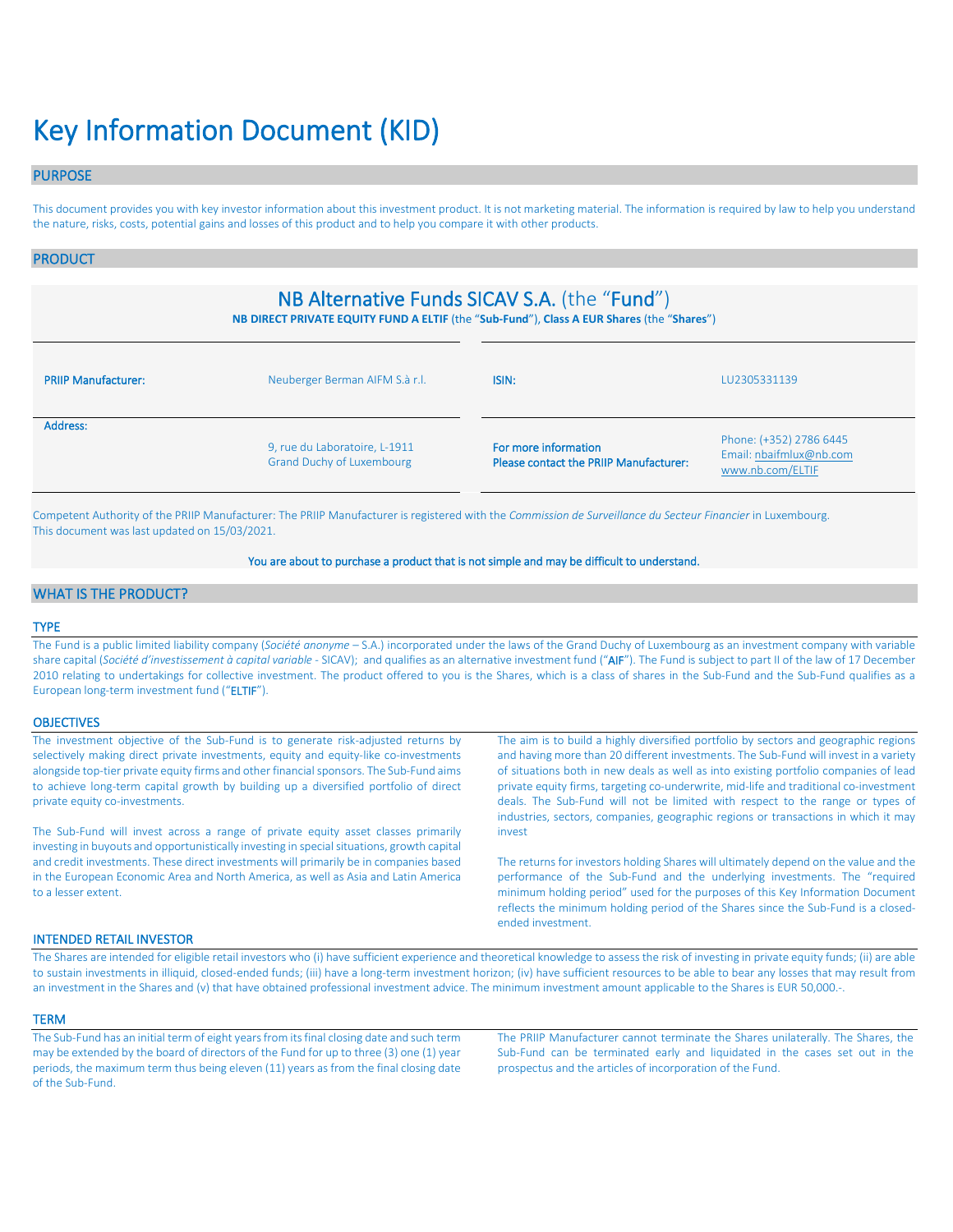# WHAT ARE THE RISKS AND WHAT COULD I GET IN RETURN?



The risk indicator assumes you keep the product for at least eight (8) years following the final closing date of the Sub-Fund. You cannot cash in early. You may have to pay significant extra costs to cash in early.

The summary risk indicator is a guide to the level of risk of this product compared to other products. It shows how likely it is that the product will lose money because of movements in the markets or because we are not able to pay you. We have classified this product as 6 out of 7, which is a high risk class. This rates the potential losses from future performance at a high-level, and poor market conditions impact the capacity of the Sub-Fund to pay you. Be aware of currency risk. In some circumstances, you may receive payments in a different currency, so the final return you will get may depend on the exchange rate between the two currencies. This risk is not considered in the indicator shown above

If the currency of the Shares is different from the currency of the Sub-Fund, exchange rate fluctuations will affect the return on investment. Also, the Sub-Fund will make investments in different currencies. This product does not include any protection from future market performance so you could lose some or all of your investment. If the Sub-Fund is not able to pay you what is owed, you could lose your entire investment.

#### Performance Scenarios

Market developments in the future cannot be accurately predicted. The scenarios shown are only an indication of some of the possible outcomes based on evidence from the past. Actual returns could be lower.

| Investment EUR 10,000 |                                     | 8 years (Minimum<br><b>Required Holding Period)</b> |
|-----------------------|-------------------------------------|-----------------------------------------------------|
| Unfavourable scenario | What you might get back after costs | 12.500                                              |
|                       | Average return each year (%)        | 3.13%                                               |
| Moderate scenario     | What you might get back after costs | 14.607                                              |
|                       | Average return each year (%)        | 5.76%                                               |
| Favourable scenario   | What you might get back after costs | 16.781                                              |
|                       | Average return each year (%)        | 8.48%                                               |

This table shows the money you could get back over the next 8 years, under different scenarios, assuming that you invest EUR 10,000. The scenarios shown illustrate how your investment could perform. You can compare them with the scenarios of other products. The scenarios presented are an estimate of future performance based on evidence from the past on how the value of this investment varies, and are not an exact indicator. What you get will vary depending on how the market performs and how long you keep the investment/product. This product cannot be cashed in.

This means it is difficult to estimate how much you would get back if you cash in before maturity. You will either be unable to cash in early or you will have to pay high costs or make a large loss if you do so. The figures shown include all the costs of the product itself, but may not include all the costs that you pay to your advisor or distributor. The figures do not take into account your personal tax situation, which may also affect how much you get back.

#### WHAT HAPPENS IF THE PRIIP MANUFACTURER IS UNABLE TO PAY OUT?

Losses are not covered by an investor's compensation or guaranteed scheme. The investor may not face a financial loss due to the default of the PRIIP Manufacturer.

Brown Brothers Harriman (Luxembourg) S.C.A (the "Depositary") will perform safekeeping duties for the Fund's assets. In the event of the insolvency of the PRIIP Manufacturer, the Fund's assets in the safekeeping of the Depositary will not be affected. However, in the event of the Depositary's insolvency, or someone acting on its behalf, the Fund may suffer a financial loss. However, this risk is mitigated to a certain extent by the fact the Depositary is required by law and regulation to segregate its own assets from the assets of the Fund. The Depositary will also be liable to the Fund and the investors for any loss arising from, among other things, its negligence, fraud or intentional failure properly to fulfil its obligations (subject to certain limitations).

# WHAT ARE THE COSTS?

The Reduction in Yield (RIY) shows what impact the total costs you pay will have on the investment return you might get. The total costs take into account one-off, ongoing and incidental costs. The amounts shown here are the cumulative costs of the product itself. They include potential early exit penalties. The figures assume you invest EUR 10,000. The figures are estimates and may change in the future.

#### COSTS OVER TIME

The person selling you or advising you about this product may charge you other costs. If so, this person will provide you with information about these costs, and show you the impact that all costs will have on your investment over time.

| Investment EUR 10 000           | 8 years (Required Minimum Holding Period) |
|---------------------------------|-------------------------------------------|
| <b>Total costs</b>              | 2.216                                     |
| Impact on return (RIY) per year | 2.77%                                     |